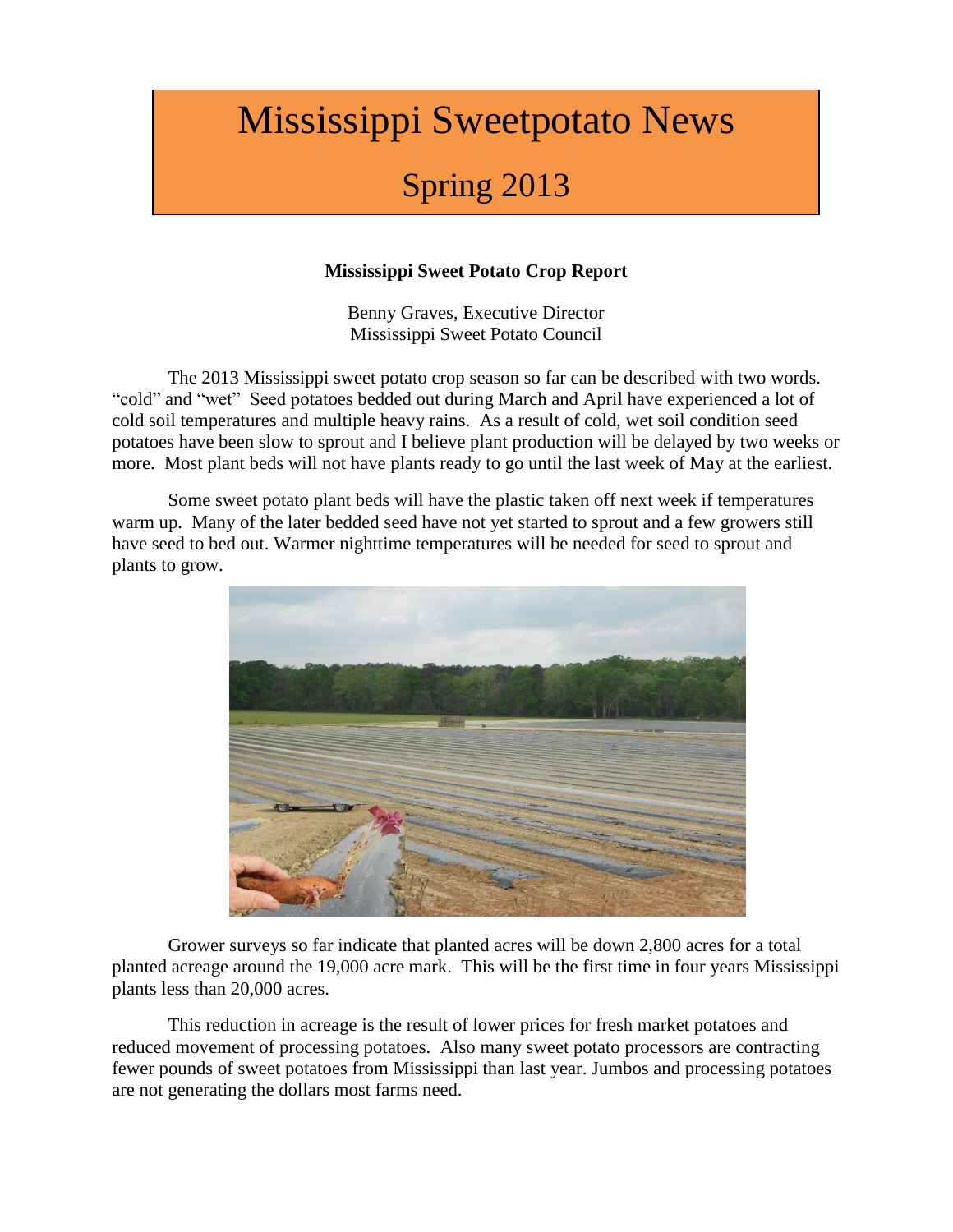On a positive note, many growers will be planting limited acres of the new variety 'Orleans' this year. We should have a good opportunity to compare this new variety to Beauregard and Evangeline this growing season. I believe Orleans has the potential to have a positive economic impact to our industry.

#### **Slip Planting Tips**

Stephen L. Meyers Regional Sweet Potato Extension Specialist Mississippi State University- Extension Service

In the simplest sense, sweetpotato yields are ultimately determined by the number of plants per acre, the number of storage roots per plant, and the effect of time required to "size up" roots that are set. Much research has been conducted the past 4 years at MSU and at other universities in sweet potato growing states investigating the influence of grower practices and environmental factors on the second part of that equation (storage roots per plant). The sweet potato's entire root system comes from adventitious roots formed at slip nodes (see photo at right) and from the cut end of the slip. Under ideal conditions these adventitious roots become storage roots. When conditions are not ideal or the developing root is damaged, the root becomes a fibrous root. When conditions initially favor storage root formation then become adverse, long, slightly thickened pencil roots develop. Adventitious roots begin to grow in as little as 24 hours after slip transplanting. The number of roots that become storage roots is determined in the first 2 weeks after transplanting. Here are a few things you can do to maximize your storage root set.





#### **Slip Size:**

Sweetpotato slips 10 to 12" long with a stem diameter of 0.25" or greater make the best planting material. Slips this size increase the number of nodes that can be buried below the soil surface.

#### **Planting Depth:**

Slip planting depth directly affects sweetpotato yield. Research shows increasing sweetpotato planting depth increases yields with maximum yields observed at 5" deep. There are a couple reasons increased planting depth increases yield. 1.) Deeper slip planting allows more nodes to be underground. This increases the potential number of storage roots that can be produced from each plant. 2.) Deeper planting generally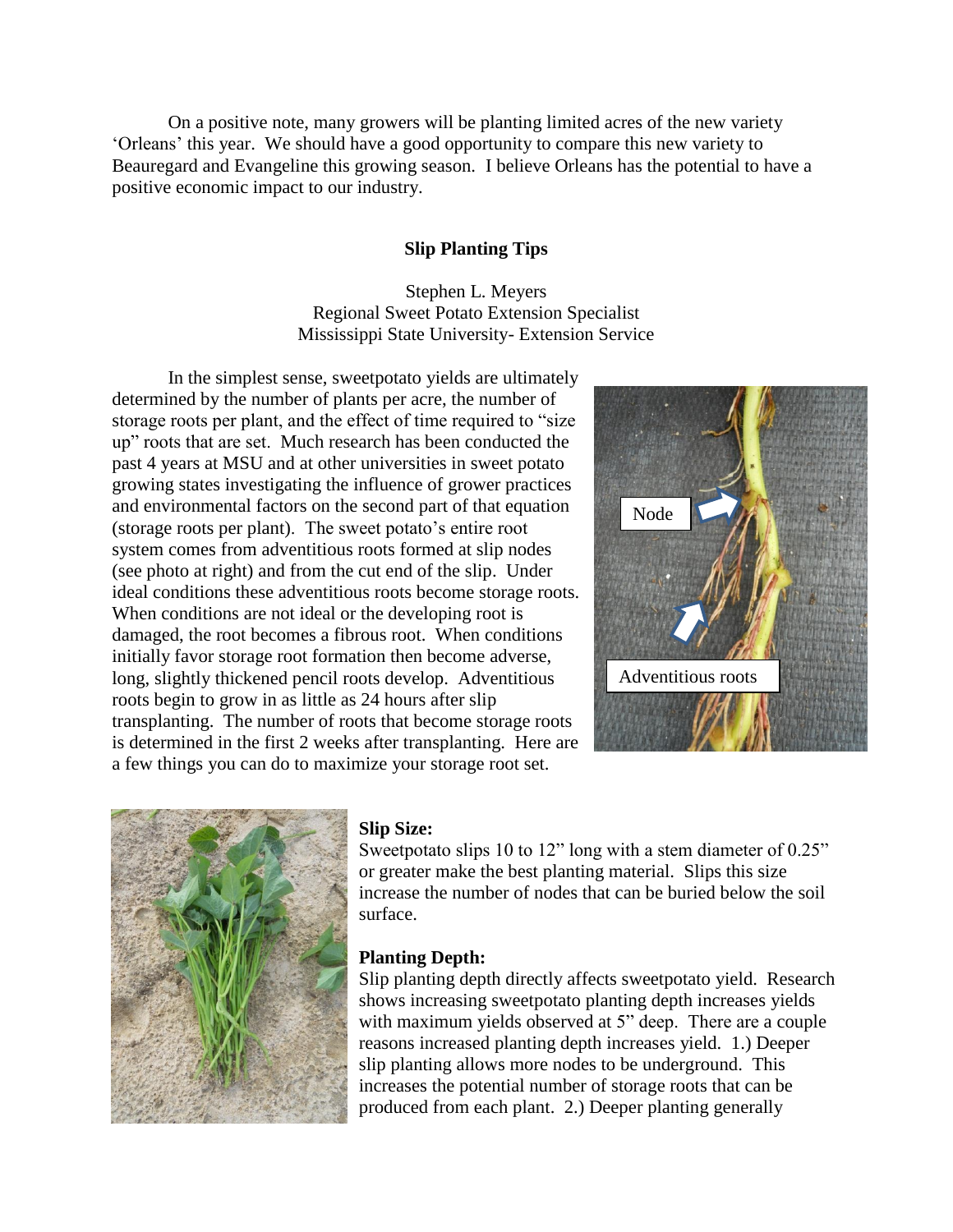provides the slip with a more stable environment. Soil temperature and volumetric water content nearer the soil surface can be highly variable while those at greater depths are more moderate. Slip planting depth can be highly variable within a field. Individuals riding a transplanter should pay close attention to the placement of slips in order to achieve optimal planting depth.

#### **Soil Moisture:**

Ideal volumetric soil water content will depend upon the water holding capacity of the production location. However, optimal conditions are generally observed at 70 to 80% of soil field capacity. Soils above 80% of field capacity (those with water filling soil air space) are detrimental both to adventitious root development and growth. If possible, avoid planting into hot dry soils- research shows doing so can decrease yields by 20% or more.

#### **Nitrogen:**

A moderate amount of nitrogen is required for the proper development from adventitious roots to sweetpotato storage roots. However, developing adventitious roots will not "seek out" nitrogen. Therefore placement of nitrogen is important. Any preplant nitrogen applied should be evenly distributed throughout the plant bed in order to maximize contact with developing roots. It is important to note that excessive nitrogen contributes to increased foliar growth of sweetpotato plants and reduces root yields. Excessive nitrogen rates have also been linked to reduced storage root development and increased pencil and fibrous root development.

#### **Other Reminders:**

Cut sweetpotatoes above the soil line to reduce the chance of carrying soil borne pathogens from the plant beds to the production field.

#### **Insect Control in Sweetpotatoes**

Fred Musser Associate Professor Mississippi State University- Entomology

Insect control in sweetpotatoes is challenging because the insects which are most visible (foliage feeders) are not the insects that cause the most yield loss (root feeders). I have reviewed my own data plus published insecticide efficacy data from Mississippi, Louisiana, and North Carolina from the last several years. What is obvious from these trials is that we have no chemical method available that provides consistent high levels of control against our most damaging pests of the WDS complex (wireworms, *Diabrotica* cucumber beetles and *Systena* flea beetles), white grubs, and sugarcane beetles. However, the best treatments typically reduce damage by 80-90% in high pest pressure situations. Unfortunately, the best treatments are not the same in all trials. Most trials during the last few years have evaluated pre-plant incorporated (PPI) and layby incorporated insecticide applications. A pre-plant incorporated application immediately before planting followed by a layby incorporated application several weeks later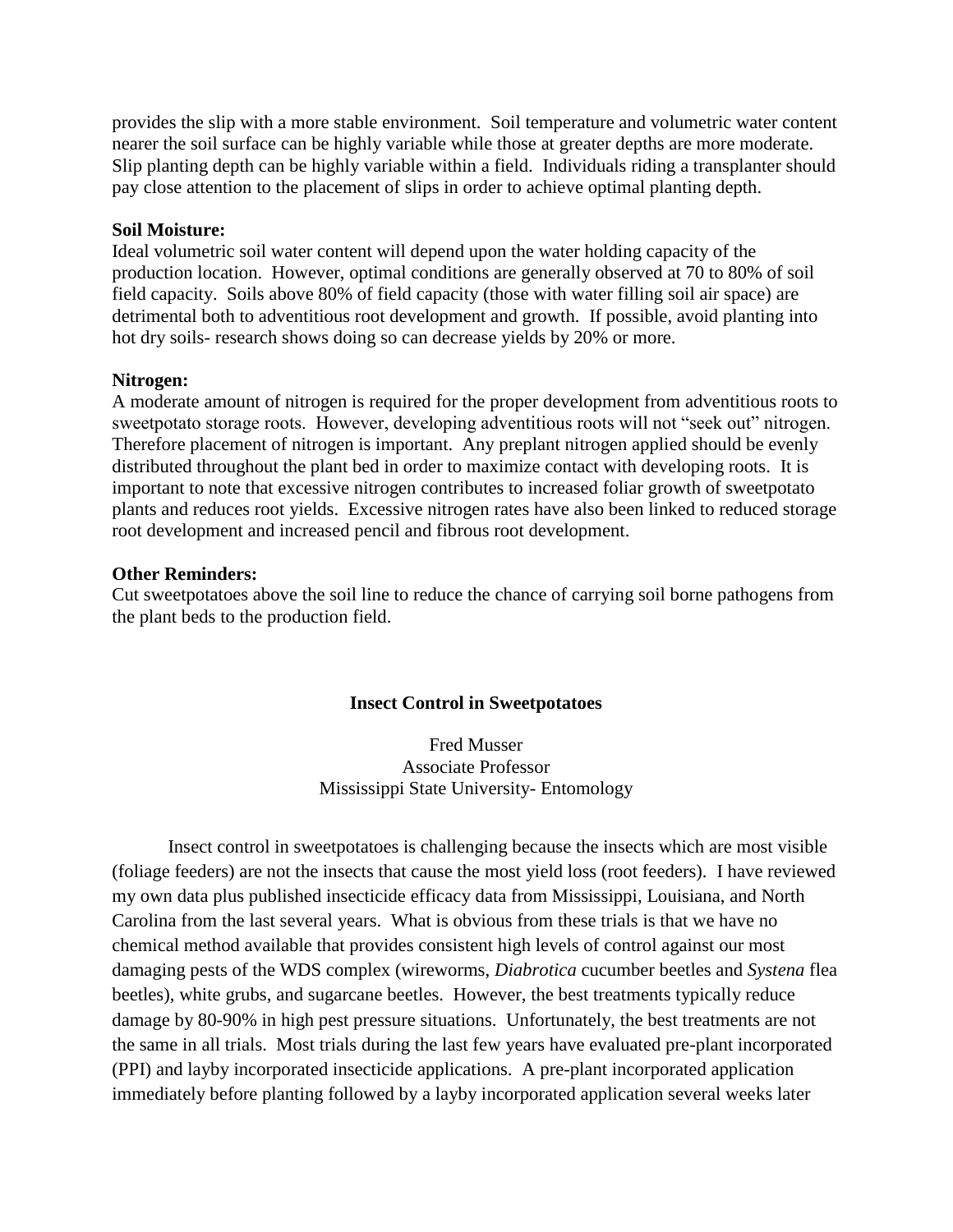seems to provide the most consistent control. The most consistent PPI insecticides were Belay (clothianidin), Coragen (chlorantraniprole), and Lorsban (chlorpyrifos). The best results from a layby application came from Lorsban, Belay, and Brigade (bifenthrin).

#### **From the NMREC-Pontotoc Ridge-Flatwoods Branch Experiment Station**

Dr. Ramon A. Arancibia Assistant Research Professor Mississippi State University-MAFES

One of the main functions of the NMREC-Pontotoc Station is to maintain the sweet potato foundation seed program in Mississippi. Virus-indexed material (G0) is kept under isolated conditions (tissue culture) and propagated in the greenhouse from November through May to provide certified planting material for certified seed stock production in the field. The seed produced is commercially available to growers as certified G1 virus-indexed foundation seed stock. Use of certified material reduces "cultivar decline" in sweet potato due to viruses and mutations which impact directly yield and income.

Selected studies conducted in 2012:

Potassium side-dressing. A trial to determine the effect of potassium side-dressing on Beauregard to increase yield and root size was conducted. Results suggest that when preplanting fertilization is adequate, the response to potassium side-dressing is not significant.

Sustainable practices to improve skin set and reduce skinning at harvest on sweetpotatoes. The effect of preharvest defoliation, root undercutting and chemical applications on skin set and skinning resistance was investigated. Two implements (models) were designed and built for field root undercut in collaboration with the Dept. of Ag. Engineering. Results suggest that defoliation, root undercutting and some chemical applications can be useful in reducing skinning at harvest.

Virus transmission in the field. Transmission of sweetpotato viruses into *Ipomoea setosa* (virus index plant) was studied for two years in 3 sweetpotato field in North Mississippi. Infections of sentinel plants was associated with aphid flight during the season confirming the ability of aphids to transmit the most common sweet potato viruses. Studies were in collaboration with Dr. Musser at MSU Entomology Dept. and Dr. Clark at LSU.

NSCG variety trial and tip/end rot incidence. The 2012 national sweetpotato collaborators group (NSCG) variety trials were conducted at the Pontotoc and Crystal Spring experiment stations. Current commercial varieties and experimental varieties developed by breeders in NCSU and LSU were evaluated. In addition, the role of pre-harvest applications of ethephon on the emerging sweetpotato tip/end rot disease/disorder was evaluated with the NSCG varieties. Similar studies were conducted at LSU and NCSU. In summary, two new varieties developed by LSU (L07-146 and Orleans) have performed at or above the traditional variety Beauregard in yield and quality. Tip rot incidence was increased with preharvest applications of ethephon, but